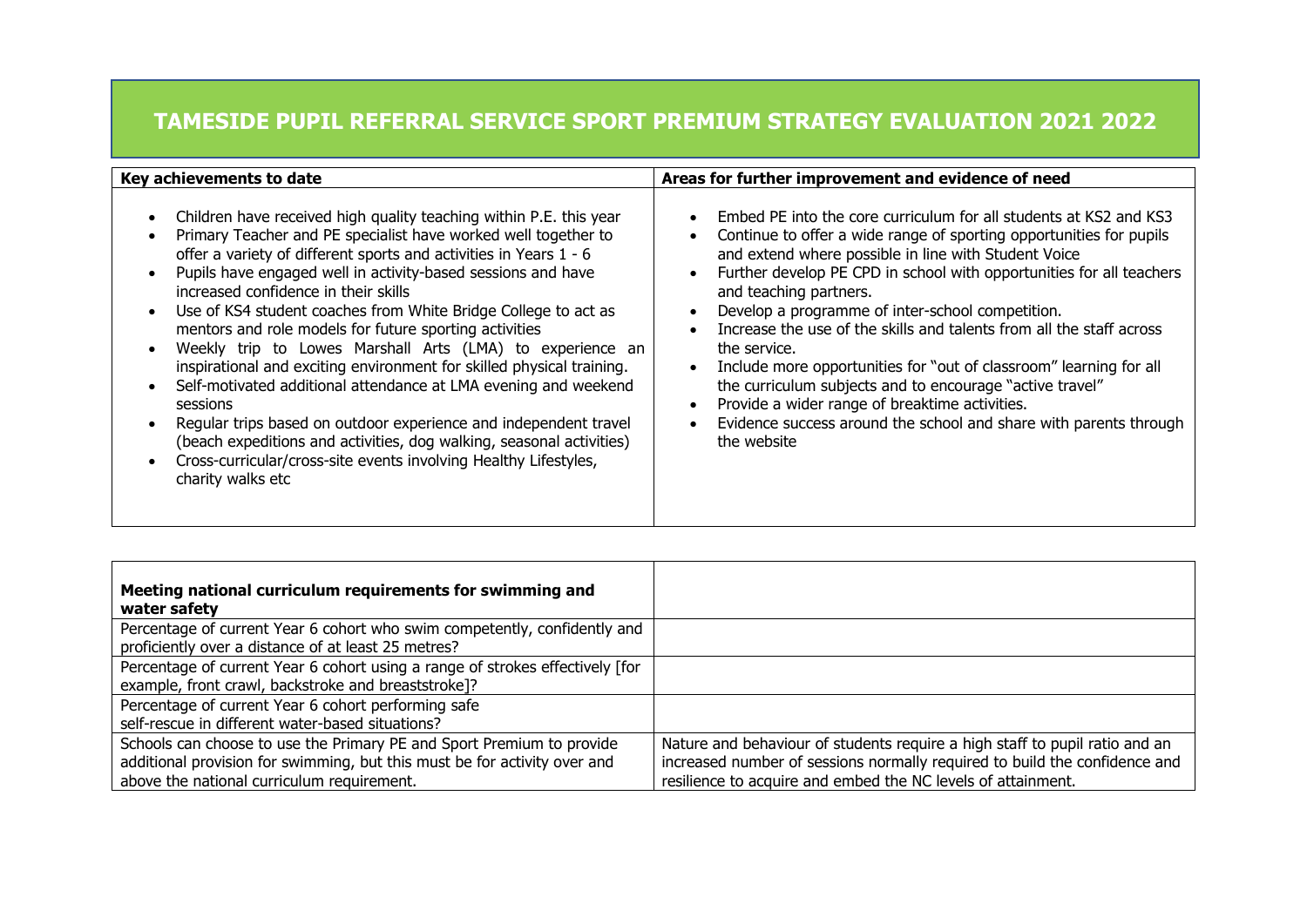| <b>Academic Year 2021-22</b>                                                                                                                                                                                                                                                                                                                      |                                                                                                                                      | <b>Total Fund allocated £10,000</b><br><b>Review Date March 2022</b> |                                                                                                                                                                                                                                                                          |                                                                                                                                                                                                                                                                       |  |  |  |
|---------------------------------------------------------------------------------------------------------------------------------------------------------------------------------------------------------------------------------------------------------------------------------------------------------------------------------------------------|--------------------------------------------------------------------------------------------------------------------------------------|----------------------------------------------------------------------|--------------------------------------------------------------------------------------------------------------------------------------------------------------------------------------------------------------------------------------------------------------------------|-----------------------------------------------------------------------------------------------------------------------------------------------------------------------------------------------------------------------------------------------------------------------|--|--|--|
| The engagement of all pupils in regular physical activity - Chief Medical Officer guidelines recommend that primary school children<br>undertake at least 30 minutes of physical activity a day in school                                                                                                                                         |                                                                                                                                      |                                                                      |                                                                                                                                                                                                                                                                          |                                                                                                                                                                                                                                                                       |  |  |  |
| School focus with clarity on<br>intended impact on pupils:                                                                                                                                                                                                                                                                                        | Actions to achieve:                                                                                                                  | Funding allocated:                                                   | Evidence and impact:                                                                                                                                                                                                                                                     | Sustainability and suggested<br>next steps:                                                                                                                                                                                                                           |  |  |  |
| Ensure that students are<br>able to be fully supported in<br>achieving the basic<br>swimming skills of their<br>peers                                                                                                                                                                                                                             | Personalised programme of<br>Swimming lessons with<br>additional support available                                                   | £1,908                                                               | Pupils eventually challenged<br>themselves and<br>independently achieved their<br>targets and beyond.                                                                                                                                                                    | Continue to have additional<br>support for students at the<br>sessions. Arrange a<br>swimming trip to allow<br>students to "play" safely in<br>the water and practice their<br>new skills                                                                             |  |  |  |
| Everybody Can Alternative<br>Provision, is designed to<br>support schools in<br>alternative provision to help<br>combat different ongoing<br>issues across the wider<br>community. The Alternative<br>program offers a bespoke<br>range of activities which can<br>be tailored to the individual<br>or group delivered over a<br>1.5 hr. sessions | Attend weekly and use sport<br>and activity to build<br>resilience and character.<br>Local community issues can<br>also be addressed | £4350 (Active Tameside)<br>Provisional                               | New sports/ activity tasters.<br>Students enjoyed having<br>access to different sports<br>that were not available in<br>TPRS. As skills and interests<br>developed then the staff<br>were able to personalise the<br>offer for each child and<br>enhance the experience. | An invaluable service for<br>offering a wider range of<br>sporting activities than can<br>be offered within the<br>service. Expensive<br>provision but used wisely<br>can be very beneficial in<br>finding skills and building<br>confidence in targeted<br>students. |  |  |  |
| Provision of sports, health &<br>wellbeing training<br>opportunities for staff                                                                                                                                                                                                                                                                    | Including a healthy eating<br>scheme of work to support<br>the active sports programme                                               | £800                                                                 | Contextualised application of<br>prior learning for a healthy<br>lifestyle. All students keen to<br>experiment and share<br>knowledge of healthy food<br>and the effects on the body.                                                                                    | Encourage a closer<br>relationship between all the<br>curriculum subjects and<br>allow for more opportunities<br>of cross-curricular activities<br>using all staff on site.<br>Embed sport across the<br>whole of the curriculum offer                                |  |  |  |